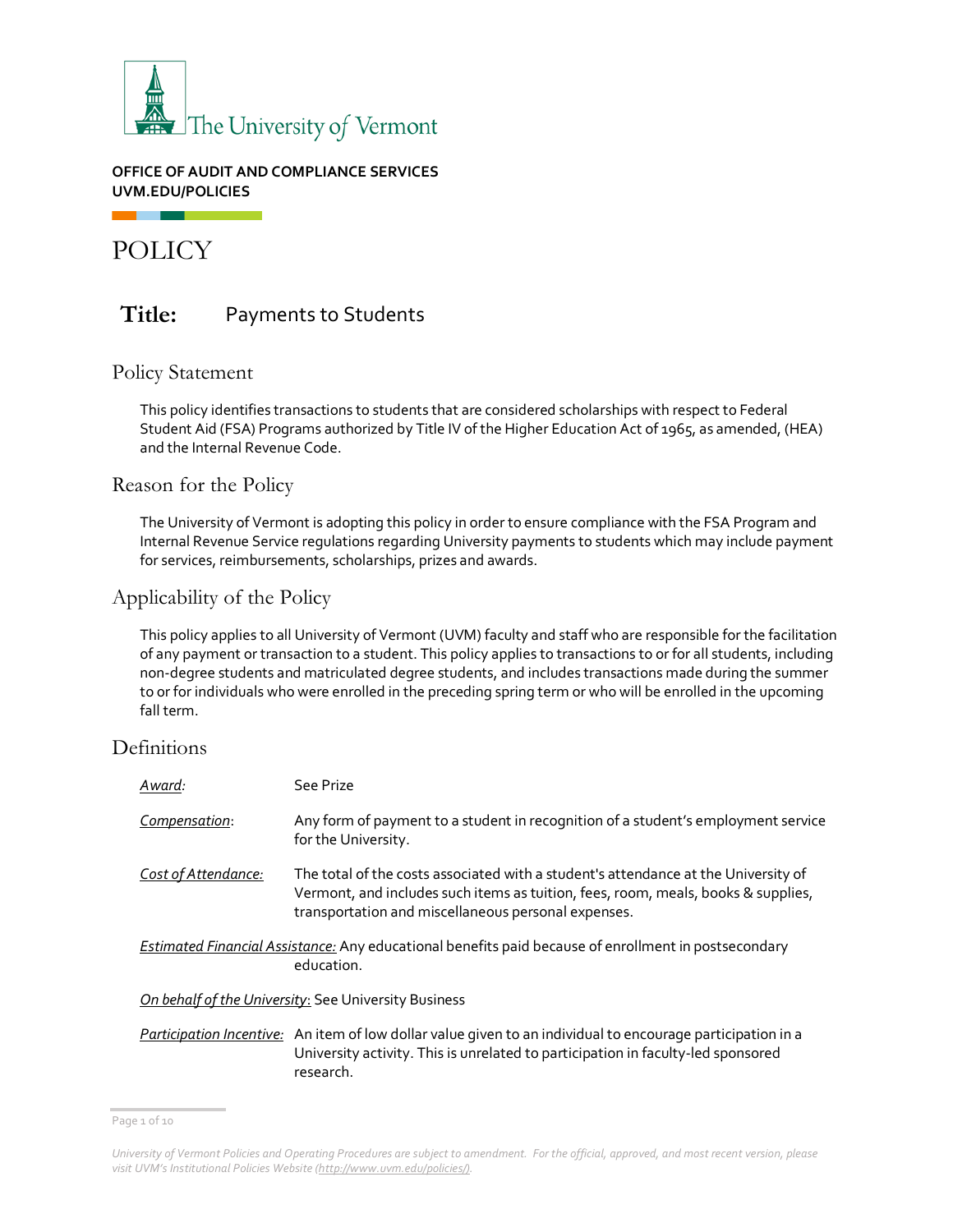| Prize:                      | Any form of award or payment to a student who has entered and won a judged<br>competition which was demonstrably open to both students and non-students. In<br>order for a payment to a student to be considered a prize, there must have been a<br>real possibility for non-students to have entered the competition and won the prize.<br>If only UVM students were eligible to enter and win the competition, the<br>transaction is a scholarship. An example of a prize would be a drawing for a gift<br>certificate where everyone who attends an open lecture is entered into the drawing.<br>If restrictions are placed on the prize or award, it is considered a scholarship; it should<br>be awarded and processed through Student Financial Services. |
|-----------------------------|-----------------------------------------------------------------------------------------------------------------------------------------------------------------------------------------------------------------------------------------------------------------------------------------------------------------------------------------------------------------------------------------------------------------------------------------------------------------------------------------------------------------------------------------------------------------------------------------------------------------------------------------------------------------------------------------------------------------------------------------------------------------|
|                             | <b>Qualified versus non-qualified:</b> Qualified Scholarship/Fellowship: this category includes payments to the<br>student (those in a degree program) or credits to a student's account used only for<br>"qualified tuition and related expenses," which are limited to tuition and required<br>fees, books, supplies, or equipment. Qualified fellowships are not taxable income to<br>the student as long as qualified payments do not exceed stated tuition and fee<br>amounts.                                                                                                                                                                                                                                                                             |
|                             | Non-Qualified Scholarship/Fellowship: A non-qualified scholarship or fellowship is a<br>scholarship/fellowship payment used for expenses that are not qualified tuition or<br>related expenses (e.g. amounts used to pay optional fees, room, board, travel and<br>personal expenses).                                                                                                                                                                                                                                                                                                                                                                                                                                                                          |
|                             | Required for Degree Completion: Any educational activity that is required for the student in order to obtain<br>their degree (complete their program), including activities required for courses that<br>are being taken for credit, as well as required credit or non-credit experiential or<br>other activities. This also includes educational activities related to graduating as an<br>Honors College Scholar, such as thesis related research.                                                                                                                                                                                                                                                                                                            |
| Scholarship:                | Any form of award, payment, reimbursement or other transaction to a student which<br>is made because of the student's post-secondary enrollment or for the purpose of<br>aiding his/her study, training, or research, including but not limited to payments<br>toward tuition, fees, books, living expenses, travel expenses, etc. Specific expenses<br>being paid directly or reimbursed for non-required educational activities that are not<br>billed through the student account and are not part of the standard Cost of<br>Attendance are not considered scholarship and are not processed or reported to<br><b>Student Financial Services.</b>                                                                                                           |
|                             | Living Allowance (commonly referred to as Stipend):<br>A payment to a student in connection with<br>educationally related activities. The individual circumstances of a living allowance<br>must be considered in determining whether it is a form of compensation or a form of<br>scholarship.                                                                                                                                                                                                                                                                                                                                                                                                                                                                 |
| <b>University Business:</b> | Defined as "while on assignment by or at the direction of the University for<br>furthering its business interest."                                                                                                                                                                                                                                                                                                                                                                                                                                                                                                                                                                                                                                              |

# Procedures

While attending UVM, students may be the recipient of payments, reimbursements, awards, or other transactions from various University departments or entities. How the transaction is processed, its impact (if any) on the student's financial aid eligibility, and any applicable tax withholding and/or income reporting requirements for the transaction are determined based on whether the transaction is: compensation, prize,

Page 2 of 10

*University of Vermont Policies and Operating Procedures are subject to amendment. For the official, approved, and most recent version, please visit UVM's Institutional Policies Website [\(http://www.uvm.edu/policies/\).](http://www.uvm.edu/policies/)*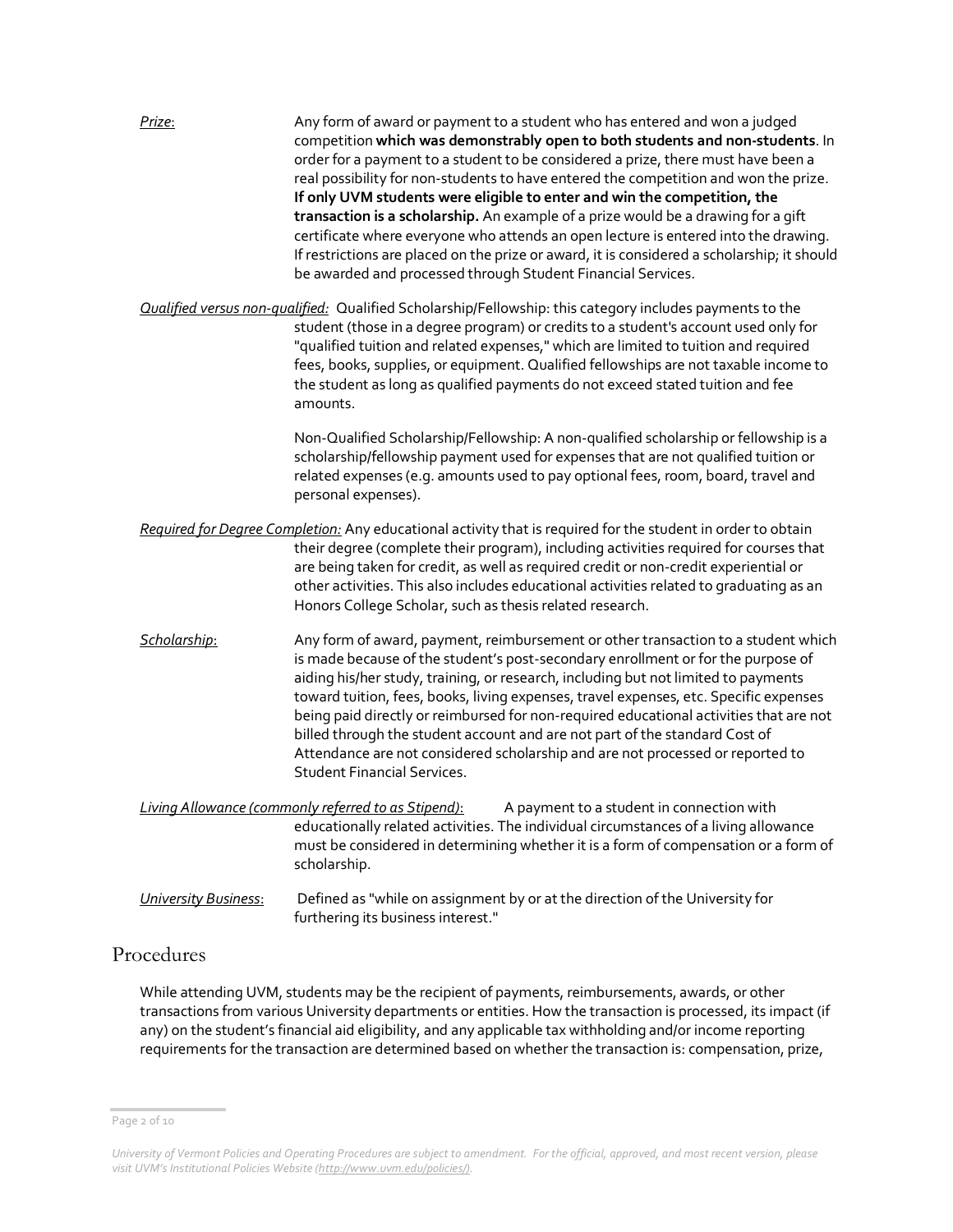payment/reimbursement for University business, payment/reimbursement for specific expenses associated to an educational experience not required for the student's program, or scholarship as defined in this policy.

The individual initiating any transaction to a student and the Dean, Director or Department Head of the academic or administrative department requesting such a transaction are responsible for ensuring that the transaction complies with this policy. In the case of transactions funded by gifts to the University, the transaction and any process for selecting the recipients must comply with the requirements of the donor in accordance with the Restricted Gift Fund Administration Operating Procedure, the terms of any applicable gift agreements, as well as this policy.

The intent of a transaction, not the name or form of payment, determines whether a transaction is considered compensation, prize or scholarship and any financial aid and/or tax implications of the transaction. According to FSA Program regulations, payments that students receive because of postsecondary enrollment, to specifically cover postsecondary education expenses (expenses that are, or can be included in the Cost of Attendance), or that can be used to cover education expenses, are considered estimated financial assistance (scholarship) and may have financial aid implications. As a result, unless a transaction to a student is compensation, a prize (open to both students and non-students), or is made as a result of the student being engaged in University business, the transaction is considered scholarship and unless specifically exempted must be reported to Student Financial Services.

If, however, actual expenses for an educational experience not required by the student's program are being reimbursed, that reimbursement is not considered estimated financial assistance, nor are the expenses to be included in the cost of attendance for the student. Such transactions will occur between the party awarding the funds and the student recipient, and will not be reportable to Student Financial Services. Such transactions are processed through the Disbursement Center via a Check Request Form and the Student University Business Certification Form.

In general, a student's total need-based financial assistance (from federal and non-federal sources) may not exceed the student's financial need. Receipt of scholarship assistance may reduce a student's eligibility for federal and/or institutional loans, grants, scholarships and/or work study with the specific impact determined based on each student's individual financial circumstances and financial aid eligibility. If it is found that there has been an overpayment/over-award made to a student, that student is liable for and must resolve the overpayment/over-award by returning excess funds. This situation could result in a collection account for the student with UVM and/or a debt owed to the Department of Education. Failure by UVM to comply with the regulations regarding overpayments/over-awards may result in institutional fines and loss of federal funding.

Use this menu of links to jump to a specific section of this Policy (use Ctrl+click):

- [Compensation for Services, Student Employment & Travel as an Employee](#page-2-0)
- Payments for Travel or Other Expenses Primarily Benefitting the University (not related to Employment)
- Reimbursement or Payment of Actual Expenses Related to Required Educational Experiences
- Reimbursement or Payment of Actual Expenses Related to Non-Required Educational Experiences
- Up-Front/Set Amount Awards for Research, Internships or Other Educational Activities
- Participation Incentives and Giveaways
- Payment Processing
- Tax Liability
- Living Allowance
- <span id="page-2-0"></span>• Definitions

Page 3 of 10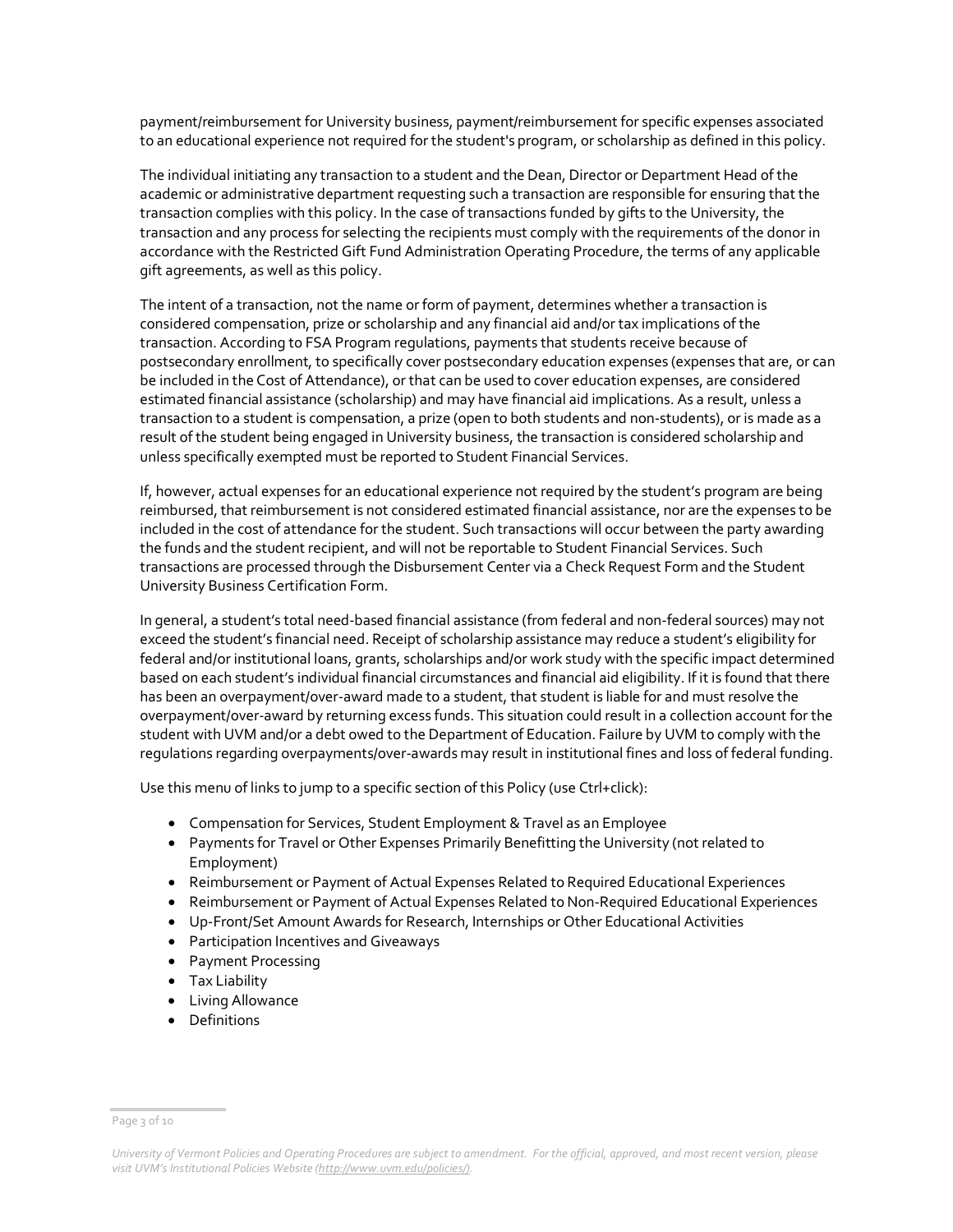#### **Compensation for Services, Student Employment & Travel as an Employee**

Compensation for services; payment, reimbursement or recognition for a student based on their employee status; and student travel associated with their employment is not considered scholarship.

#### Compensation for Services

If the primary purpose of the transaction is to compensate the student for services provided to the University, and/or the primary beneficiary of the student's activities is the University, then the transaction is compensation and is not scholarship. Evidence that a payment is compensation could include:

- The University has direction and supervision over the student's activities;
- The student's study/research is primarily for the benefit of the University (e.g., the student is working on a faculty member's research project);
- The payment is for past, present or future services (except in the case of a National Health Service Corps or Armed Forces service scholarship);
- The student must provide a substantial quid-pro-quo in exchange for the payment;
- Someone else would have been hired to do the work if the student were not doing it;
- Payment is contingent upon the student completing a body of work or activity for the University and payment can be withdrawn or suspended if the student discontinues their work or engagement in the activity.

Compensation is processed according to curren[t student employment](https://www.uvm.edu/sites/default/files/UVM-Policies/policies/ug_employ.pdf) processes and policies, or for allowable temporary classes of students (Temp Hourly: Apprentice Intern; Non-Employee Intern; Non-Employee Student Leader[\) temporary employee](https://www.uvm.edu/hrs/hiring-guide-temp-employees) quidelines should be followed.

#### Student Employment

When an individual is both a student and an employee of the University, before any payment or reimbursement is issued, the department must determine whether the individual is being paid/reimbursed/recognized primarily as a student or as an employee.

If the primary purpose of the payment is to compensate or recognize the student for their employment service to the University then the student is being paid as an employee.

Transactions to student employees made on the basis of employee status are not considered scholarship. If a student employee is also receiving funding to cover direct educational expenses (e.g., tuition, fees, books, room and board), that funding is considered scholarship.

#### Travel as a Student Employee

If the student is being reimbursed for travel, and the primary beneficiary of the travel is the University, then the student traveled as an employee on behalf of the University. Evidence that travel was as an employee could include:

• The department routinely or regularly has staff travel under similar circumstances (e.g., a department regularly sends staff to a certain conference and has sent a student-employee to this conference);

Page 4 of 10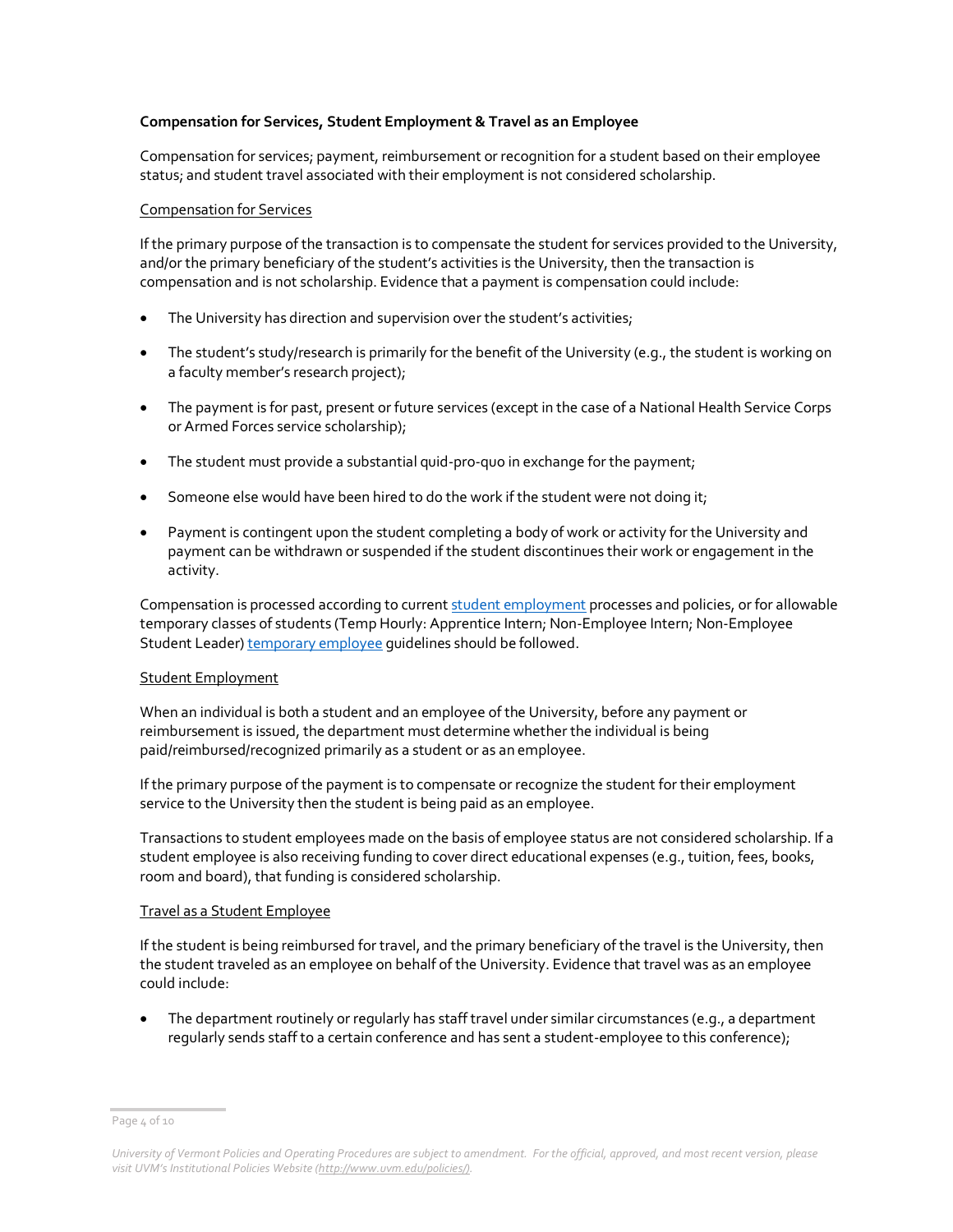- The travel supports a core function of the employing department or directly relates to a core function of the individual's job (traveling as an employee);
- Other staff in the employing department will benefit from the individual's travel (e.g., from knowledge or resources the individual is expected to share with staff upon their return).

#### **Payments for Travel or Other Expenses Primarily Benefitting the University (not related to Employment)**

There are time when a student might travel or make purchases on behalf of the University, but not related to employment at the University.

Travel for purposes of University Business will be handled as reimbursement and processed by the Disbursement Center. Evidence that travel was for purposes of University Business (but not employee travel) could be:

- The travel is to officially represent the University by presenting at a conference or competing in an academic or athletic competition;
- The student is formally and specifically assisting a faculty or staff member representing the University in his/her official capacity;
- The travel is on behalf of SGA, SGA recognized club, or IRA business in accordance with their respective charters.

Reimbursements for expenses that primarily benefitted the University will be processed by the Disbursement Center. Examples of expenses that are considered University Business include:

- Purchase of supplies that become the property of the University;
- Purchase was on behalf of the SGA, an SGA recognized club, or the IRA, in accordance with their respective charters, and was not payment of educational expenses such as tuition, fees, room and board.

#### **Reimbursement or Payment of Actual Expenses Related to Required Educational Experiences**

Actual expenses being paid for directly or reimbursed to a student, that are associated with an educational activity that is required for degree completion, are considered Estimated Financial Assistance and are thus reportable to Student Financial Services. Examples of educational activities that may have associated expenses are travel, conferences, seminars, field trips, research and internships. On a case by case basis, Student Financial Services will review the expenses to determine if a Cost of Attendance increase is warranted. Items being reimbursed that are already included in the Cost of Attendance, such as basic living and transportation expenses, will not result in a Cost of Attendance increase, and thus may impact a student's eligibility for other need-based aid.

- When the expenses are being paid for directly by an entity at the University, Student Financial Services will include the reported amount in the student's financial aid award, and will review the expenses to determine if a Cost of Attendance adjustment is appropriate.
- Reimbursements to students will be processed, as requested, by Student Financial Services following the University's standard credit balance refund process. Students may receive their reimbursement regardless of any other balance due on their UVM account, but may also choose to use the reimbursement to cover an unpaid account balance.
- All submissions to Student Financial Services must be accompanied by documentation of the expenses, as well as documentation showing that the educational activity is required for degree completion.

Page 5 of 10

*University of Vermont Policies and Operating Procedures are subject to amendment. For the official, approved, and most recent version, please visit UVM's Institutional Policies Website [\(http://www.uvm.edu/policies/\).](http://www.uvm.edu/policies/)*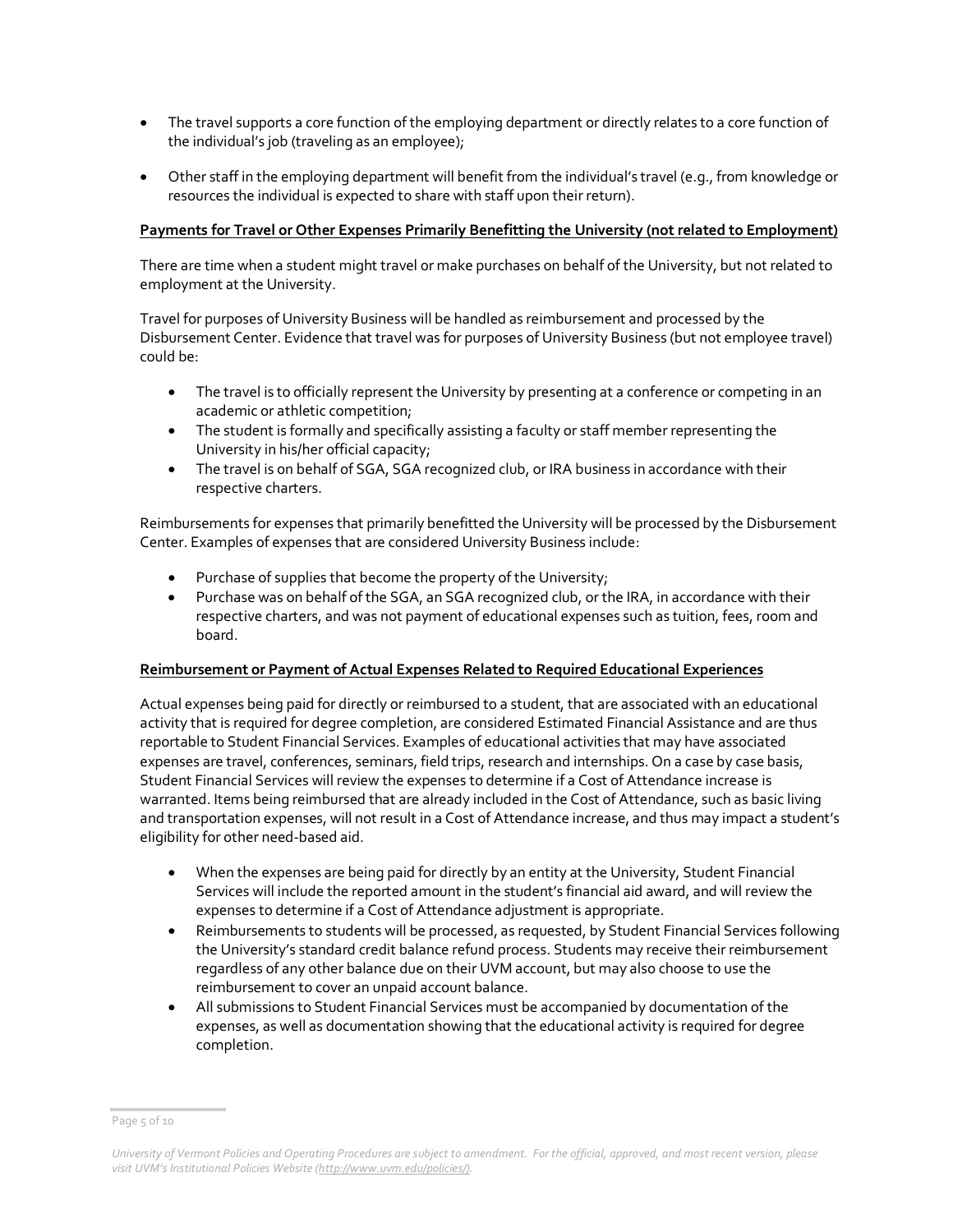• The payment or reimbursement will be considered Estimated Financial Assistance for the term in which the activity occurred. If the required educational activity takes place during a period of nonenrollment (i.e. summer), the payment or reimbursed amount will be included as Estimated Financial Assistance for the last enrolled term, and Student Financial Services will review the Cost of Attendance for the last enrolled term to determine if an adjustment is appropriate.

#### **Reimbursement or Payment of Actual Expenses Related to Non-Required Educational Experiences**

Actual expenses being paid directly or reimbursed to a student for an educational activity that is not required for degree completion are not considered Estimated Financial Assistance, and are not reportable to Student Financial Services. Also, such expenses cannot be included in the Cost of Attendance. Reimbursements of actual expenses falling into this category need to be processed through the Disbursement Center. There may be tax implications for the student depending on the total amount of reimbursements processed for or paid on behalf of a student during a tax year, requiring an IRS 1099 Misc to be generated. Examples of educational activities are travel, conferences, seminars, field trips, research and internships.

#### **Up-Front/Set Amount Awards for Research, Internships or Other Educational Activities**

If a student is awarded a set amount of funding for an educational activity prior to incurring expenses and/or regardless of the actual expenses incurred for that activity, then that funding is considered Estimated Financial Assistance and must be incorporated into the financial aid award. This is also the case if the award is a reimbursement, but there are no receipts or other documentation showing the expenses have actual been incurred by the student. Since such awards could be used by the student to pay for their standard educational expenses, they are not eligible for consideration for an increase to the Cost of Attendance, thus they may cause a reduction to the student's eligibility for other types of financial aid. These awards are counted as Estimated Financial Assistance in the term received except that if the award is given for a period of nonenrollment (i.e. summer), it will be counted as Estimated Financial Assistance for the next enrolled term for the student. Since a Cost of Attendance increase is not allowed for these types of awards, the award may reduce the student's eligibility for other financial aid for the term to which it is applied. This is applicable whether or not the educational activity is required for degree completion.

#### **Participation Incentives and Giveaways**

From time to time, University offices or organizations may offer non-research incentives and giveaways to encourage and reward community participation in various activities, ensure sufficient participation in a study or event, incent action on the part of community members, and/or promote an event or organization. Students may be the recipients of such incentives and giveaways. Whether such items are considered scholarship, and whether they are reportable, depends upon the circumstances of the award, the audience of potential recipients, and the dollar value of the item.

- If the audience of potential recipients is limited to UVM students that is, only a UVM student could have received the item – the item is considered scholarship. In recognition that participation incentives are infrequent, generally are not a resource students can use to pay for their cost of attendance, and are generally of such a small dollar amount as to make accounting for them unreasonable and administratively impracticable, giveaways and participation incentives that are considered scholarship are reportable to Student Financial Services for the academic term in which they occur only if:
	- o The value of the item exceeds \$100 OR;
	- o The item (of any value) is cash, a pre-paid credit/debit card not specific to any merchant (VISA gift card), a CATCard deposit, or a textbook, computer, or similar electronic device such as a tablet.

Page 6 of 10

*University of Vermont Policies and Operating Procedures are subject to amendment. For the official, approved, and most recent version, please visit UVM's Institutional Policies Website [\(http://www.uvm.edu/policies/\).](http://www.uvm.edu/policies/)*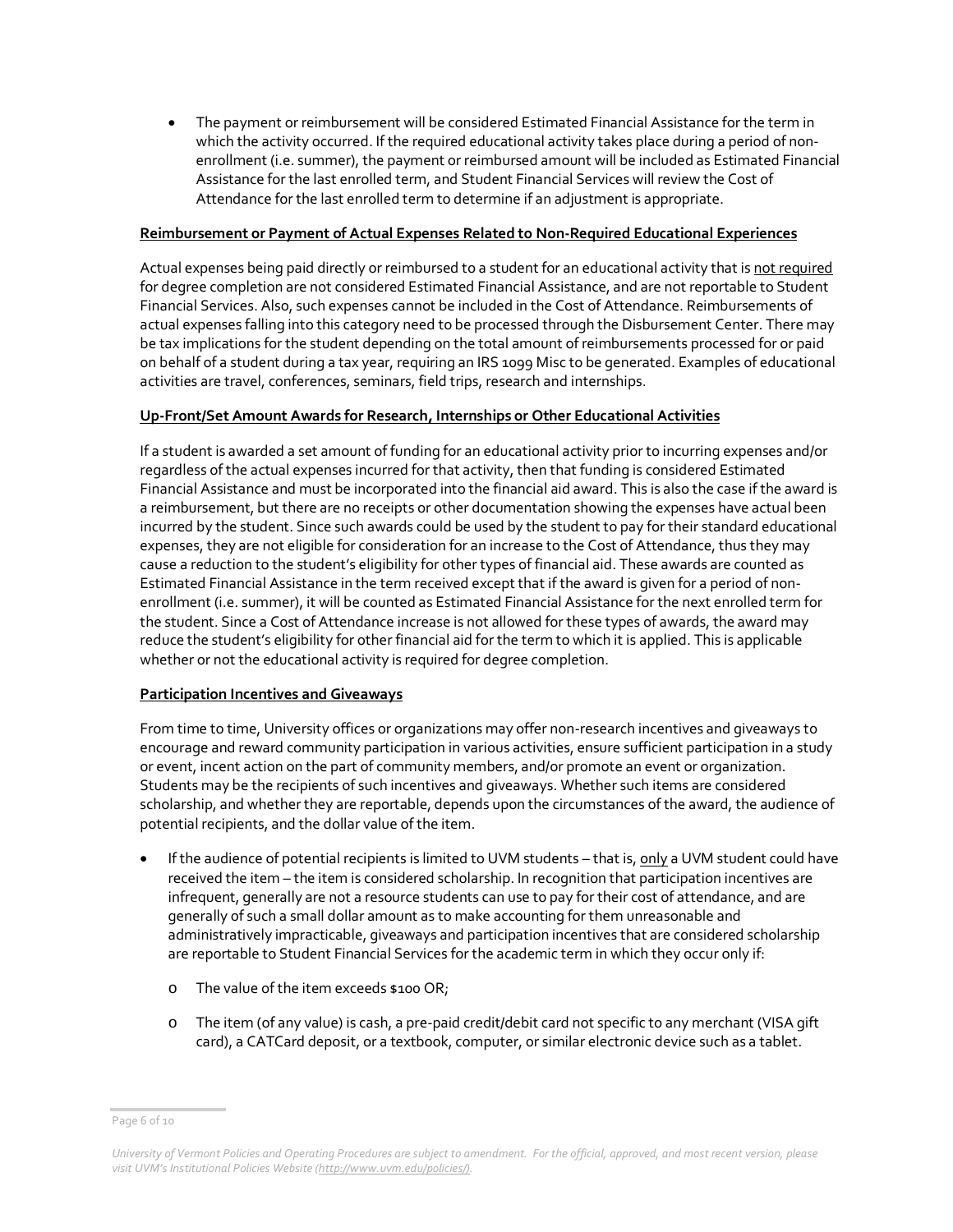• If the audience of potential recipients is not limited to UVM students – that is any member of the UVM community or any member of the public-at-large could have received the item – the item is not a scholarship and is subject to reporting to Human Resource Services (for employees) or the Disbursement Center (for non-employees) in accordance with the University's Operating Procedure on Awards, Prizes [and Winnings.](https://www.uvm.edu/sites/default/files/UVM-Policies/policies/prizes.pdf)

#### **Payment Processing**

All reporting of direct payment of expenses or requests for reimbursement to students related to educational activities must be done according to the procedures outlined in the Payments to Students Guide. This will include submission of receipts for all expenses and, when applicable, documentation showing that the educational activity is required.

#### • **Reporting or Processing Through Student Financial Services**

o Scholarship payments or reimbursements processed through Student Financial Services will result in a credit for the specified amount on the student's UVM student account. If the incorporation of the scholarship into the student's financial aid award resulted in a reduction to other aid, the credit may be offset by that aid reduction. If the scholarship is a reimbursement for expenses already incurred by the student for a required educational activity (not billed through the student account), then the student may receive up to the full amount of the reimbursement, regardless of any balance due on their student account. For any other scholarship payments, any net credit will be applied first toward any outstanding balance due on the student's account for the current or any prior terms. If the scholarship payment results in a credit balance on the student's account, a refund will be issued following the University's standard credit balance refund process.

#### • **Processing Through the Disbursement Center**

- Expense reimbursements processed through the Disbursement Center, and not related to employment at the University, will be handled according to Disbursement Center procedures for non-employee reimbursement. Such reimbursements may have tax implications depending on the total amount of reimbursement for a student within each tax year and require an IRS 1099 Misc. to be generated.
- o Expense reimbursements for student employees, for University business but not related to employment compensation, will be handled according to Disbursement Center procedures for employee reimbursement. An example is a Graduate Teaching Assistant who needs to be reimbursement for purchasing supplies for the department.

#### • **Processing Through Payroll Services**

o Payments or reimbursements for employment compensation are processed through Payroll Services and will be subject to the appropriate state and federal tax withholding, etc.

#### **Tax Liability**

The tax information set forth herein is current at the time of the policy adoption but may be subject to change and cannot be relied on for tax reporting purposes.

#### Scholarships and Fellowships

Scholarships may be tax-free if the student is a candidate for a degree and meets criteria established by the Internal Revenue Code.

In general, a financial payment may result in a tax liability, even if characterized as "scholarship", if (1) the student is not a degree candidate; (2) the scholarship is to pay non-qualified expenses (including room and board); (3) the scholarship – alone or in combination with other scholarships – exceeds qualified expenses; (4)

Page 7 of 10

*University of Vermont Policies and Operating Procedures are subject to amendment. For the official, approved, and most recent version, please visit UVM's Institutional Policies Website [\(http://www.uvm.edu/policies/\).](http://www.uvm.edu/policies/)*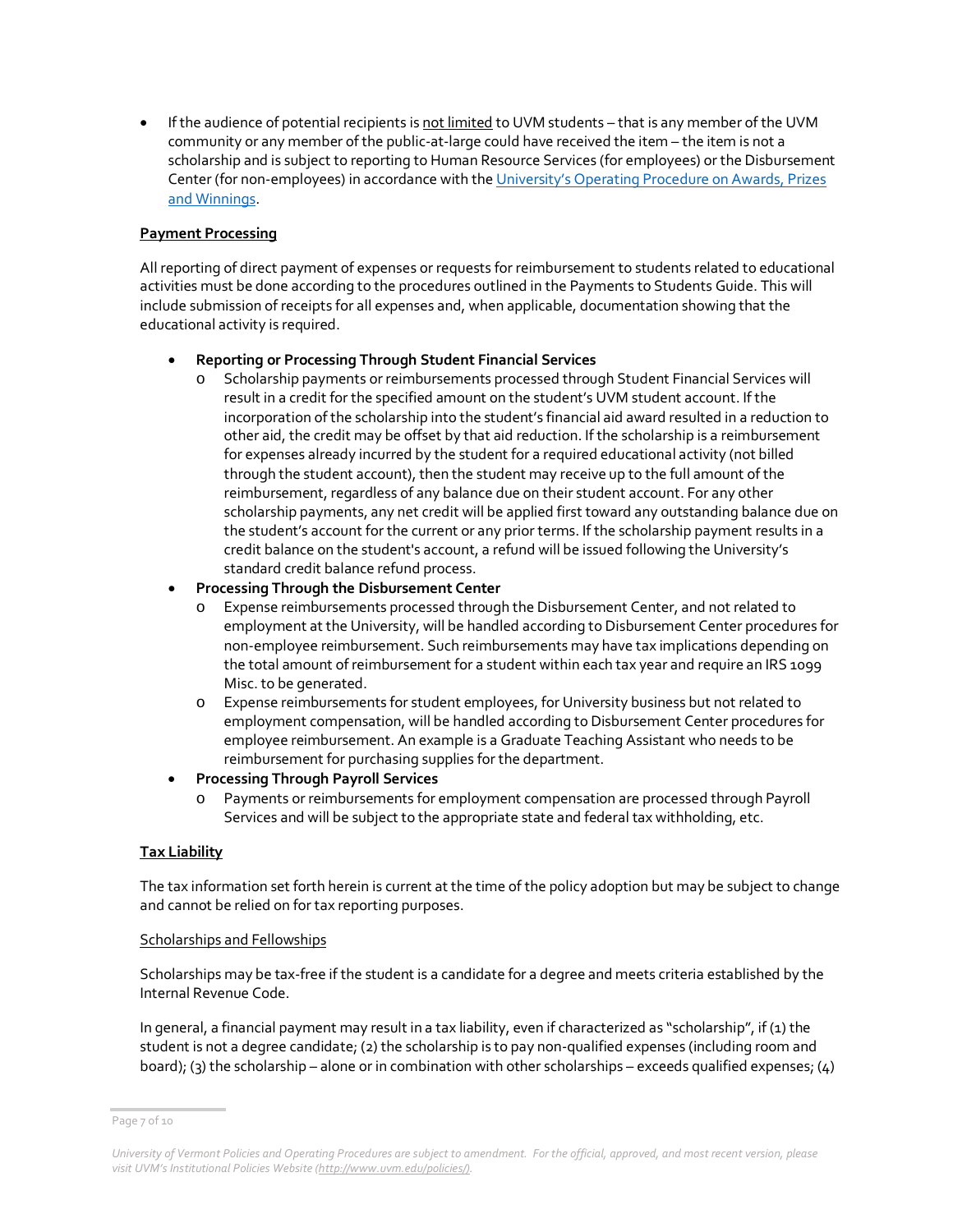the scholarship is compensatory payment for teaching, research or services; or, (5) the scholarship was won in a contest and does not have to be used for educational purposes.

For U.S. citizens and resident aliens, qualified scholarships and fellowships are not subject to tax withholding but must be captured by the University for 1098-T Tuition Statement reporting. For a student who is a Nonresident Alien for US income tax purposes, the nonqualified portion of the scholarship is reportable by the University via Form 1042-S.

Scholarships or fellowships received to offset non-qualified educational expenses are taxable to the student. However, for students who are U.S. citizens or resident aliens, there is no tax withholding or Form 1099 reporting required by the University. For scholarship or fellowship payments given to nonresident alien students, there is tax withholding and reporting on Form 1042-S to the IRS. The student should always maintain the documentation necessary to support information reported to the Internal Revenue Service (IRS).

In 1987, the IRS ruled that an institution is not required to either withhold income tax or file any information returns with respect to taxable scholarship/fellowship grants paid to U.S. students (including foreign resident aliens). Therefore, even though the individual may receive taxable scholarship/fellowship income, the institution making the payment is not required to withhold any tax or file any reports with the IRS with respect to the taxable grant.

This "no withholding/no reporting" rule, however, is subject to two important caveats:

- 1. The scholarship/fellowship recipient must be either a U.S. citizen or a U.S. resident alien for tax purposes.
- 2. The payment that the institution makes to the individual must be a "scholarship" or "fellowship" and not compensation for services rendered or work.

The most common examples of nonqualified scholarship/fellowship are payments used to pay for room, board, travel, and medical expenses, etc.

#### Prizes and Awards

Prizes and awards are always taxable to the recipient. If certain dollar thresholds are satisfied, the University will report the prize or award to the IRS and to the student.

For U.S. and resident alien students, all prizes and awards must be reported by the University to the IRS on Form 1099-MISC if total prizes to the student in the tax year are \$600 or greater. It is the responsibility of all prize and award recipients, regardless of the amount of the prize, to report the taxable prize received to the IRS on their personal income tax returns.

For nonresident alien (NRA) students, the University is required to withhold 30% Federal tax and 8.1% state tax on the full amount of the prize or award. The amount will be reported to the IRS and to the student on Form 1042-S.

Any student who receives a scholarship or prize should refer to IRS Publications [970](http://www.irs.gov/publications/p970/index.html) an[d 525,](http://www.irs.gov/publications/p525/index.html) respectively, and their tax professional, to determine any tax liability.

#### Living Allowance

A living allowance is an allowance paid to students, and includes payments other than those defined as nontaxable fellowships paid through the Disbursement Center or Payroll Services (international students). In no instance is a living allowance a payment involving services related to work. Although these payments are usually taxable income to the student, the University is not required to report them to the student or the IRS,

Page 8 of 10

*University of Vermont Policies and Operating Procedures are subject to amendment. For the official, approved, and most recent version, please visit UVM's Institutional Policies Website [\(http://www.uvm.edu/policies/\).](http://www.uvm.edu/policies/)*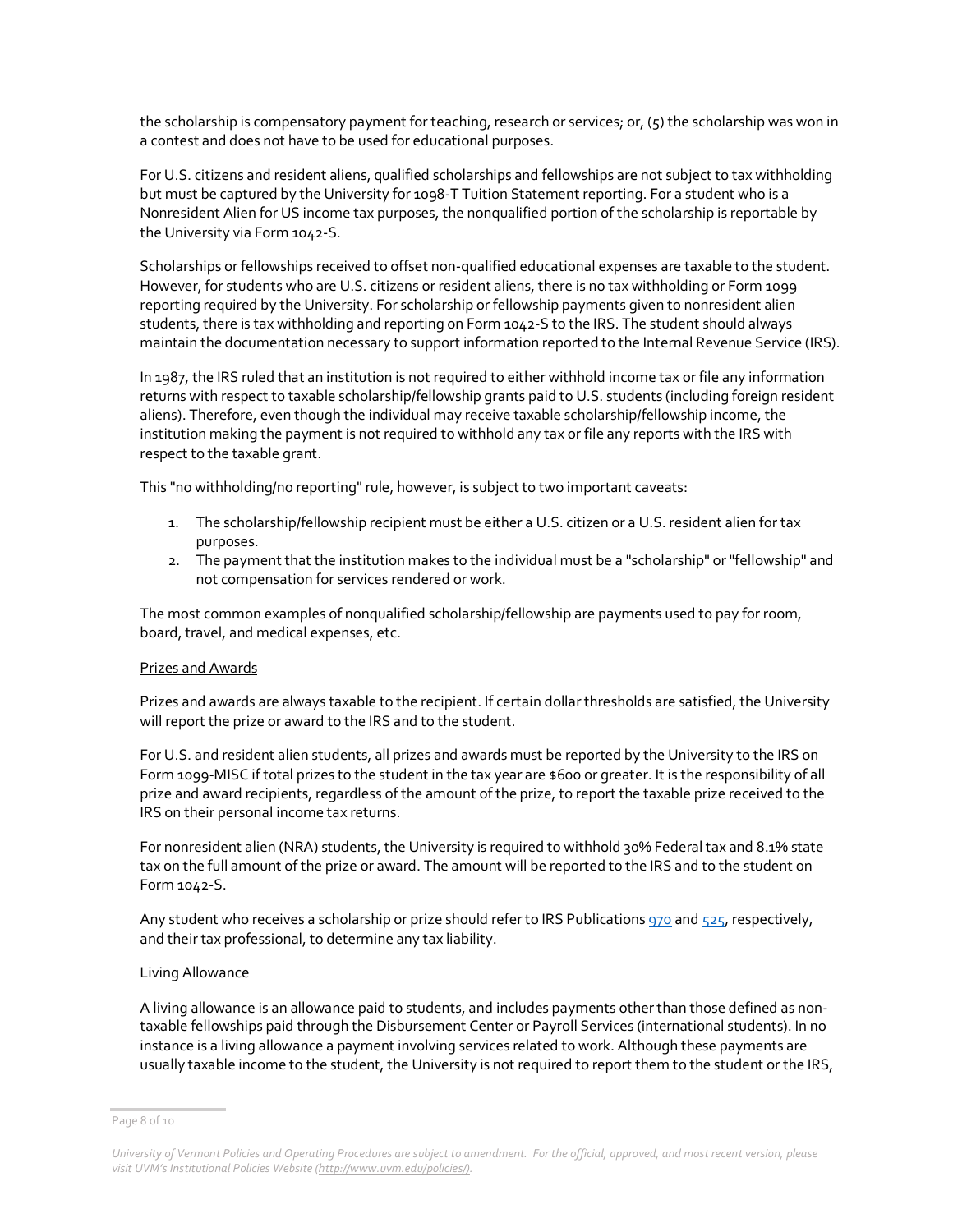nor is the University required to withhold tax on them. The following payment types are generally not considered living allowances, and that term should not be used to refer to them:

- a. Expense Reimbursement
- b. Bonus
- c. Award or prize to student

### **Contacts**

**Questions concerning the daily operational interpretation of this policy should be directed to the following (in accordance with the policy elaboration and procedures):**  $Title(s)/Department(s):$ Student Financial Services (802) 656-5700

### Forms/Flowcharts/Diagrams

- [Check Request](https://www.uvm.edu/sites/default/files/Division-of-Finance/Forms/checkrequestsingle.xlsx)
- **[Prize Certification Form](https://www.uvm.edu/sites/default/files/Division-of-Finance/Forms/prize_cert.pdf)**
- [Request for Payment of a Scholarship to a Student](http://www.uvm.edu/%7Estdfinsv/paymentstostudents/)
- [University Business Certification Form](https://www.uvm.edu/sites/default/files/Division-of-Finance/Forms/univ_bus_cert.pdf)

### Related Documents/Policies

- [Awards, Prizes, and Winnings Procedure](https://www.uvm.edu/sites/default/files/UVM-Policies/policies/prizes.pdf)
- [Restricted Gift Fund Administration Operating Procedure](https://www.uvm.edu/sites/default/files/UVM-Policies/policies/restrictgift.pdf)
- **[Travel Policy](https://www.uvm.edu/sites/default/files/UVM-Policies/policies/travel.pdf)**
- [Undergraduate Student Employment and Federal Work-Study University Operating Procedures](https://www.uvm.edu/sites/default/files/UVM-Policies/policies/ug_employ.pdf)
- [University Payments to Students Resources](http://www.uvm.edu/%7Estdfinsv/paymentstostudents/)

### Regulatory References/Citations

- **IRS Publications 970 [Tax Benefits for Education](http://www.irs.gov/publications/p970/index.html)**
- IRS Publications 525 [Taxable and Nontaxable Income](http://www.irs.gov/publications/p525/index.html)
- Higher Education Act of 1965, as amended (HEA), in particular sections  $673.5(c)$  Estimated financial [assistance,](https://www.law.cornell.edu/cfr/text/34/673.5) [685.102\(b\) Estimated financial assistance,](https://www.law.cornell.edu/cfr/text/34/685.102) 479A(a) Professional judgement, and 471 Cost of attendance

# Training/Education

Training will be provided on an as-needed basis as determined by the Approval Authority or the Responsible Official.

### About this Policy

| Responsible       | Vice President for Finance and | Approval               | President        |
|-------------------|--------------------------------|------------------------|------------------|
| Official:         | Administration                 | Authority:             |                  |
| Policy<br>Number: | V. 4.16.2                      | <b>Effective Date:</b> | February 2, 2015 |

Page 9 of 10

*University of Vermont Policies and Operating Procedures are subject to amendment. For the official, approved, and most recent version, please visit UVM's Institutional Policies Website [\(http://www.uvm.edu/policies/\).](http://www.uvm.edu/policies/)*